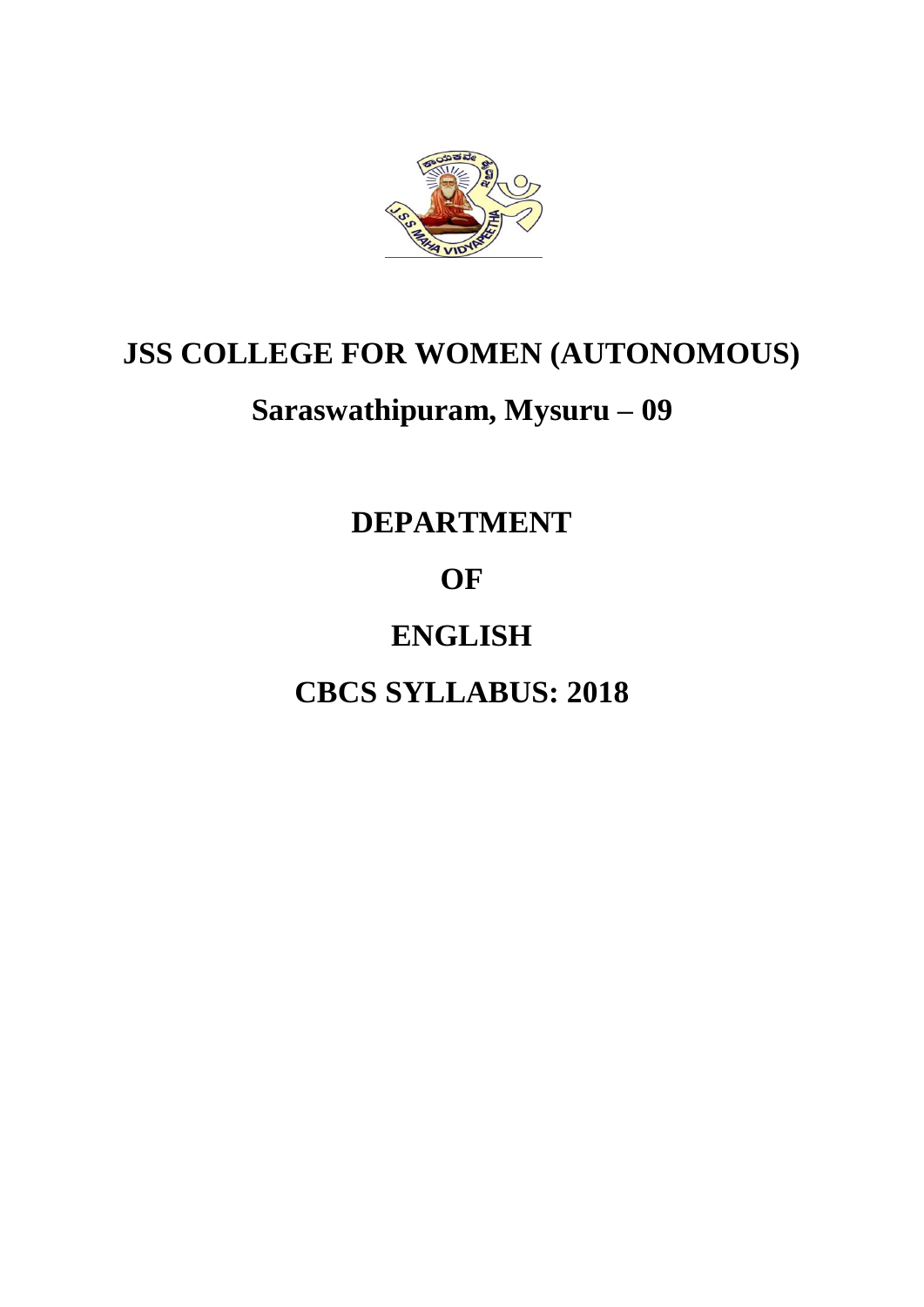#### **I SEMESTER**

PAPER-1 : Poetry, Short Story, Essay and Literary Criticism Max.mar: 70

Poetry:

- 1. Sir Philip Sidney : Loving in Truth and Fain
- 2. William Shakespeare: Sonnet 78 So Often have I invok'd Sonnet 79 While I alone did Call upon thy aid.
- 3. John Milton : On His Blindness
- 4. John Donne : Canonization
- 5. George Herbert : The Collar
- 6. Andrew Marvell : To His Coy Mistress
- 7. John Dryden : A Song for St. Cecilia's Day

Short Story and Prose:

- 1. Bhisham Sahni : Dinner for The Boss
- 2. Tagore : The Cabuliwallah
- 3. Katherine Mansfield : The Garden Party
- 1. Francis Bacon : On Ambition
- 2. Bertrand Russell : The Future of Mankind
- 3. George Orwell : Shooting an Elephant

Poetic Forms:

Ode, Epic, Ballad, Dramatic Monologue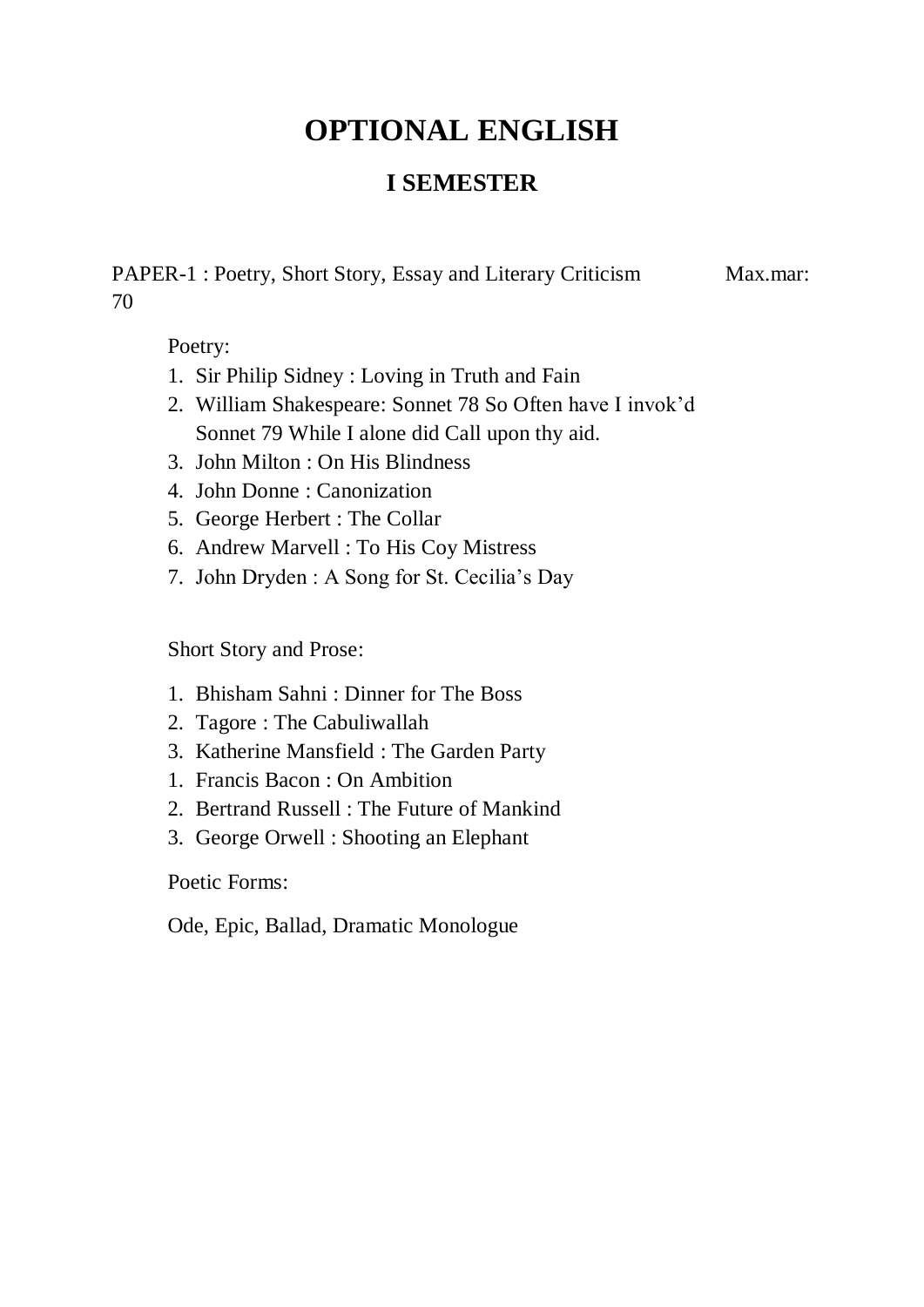#### **II SEMESTER**

DRAMA Max.mar: 70

- 1. Christopher Marlowe : Doctor Faustus
- 2. William Shakespeare: As You Like It.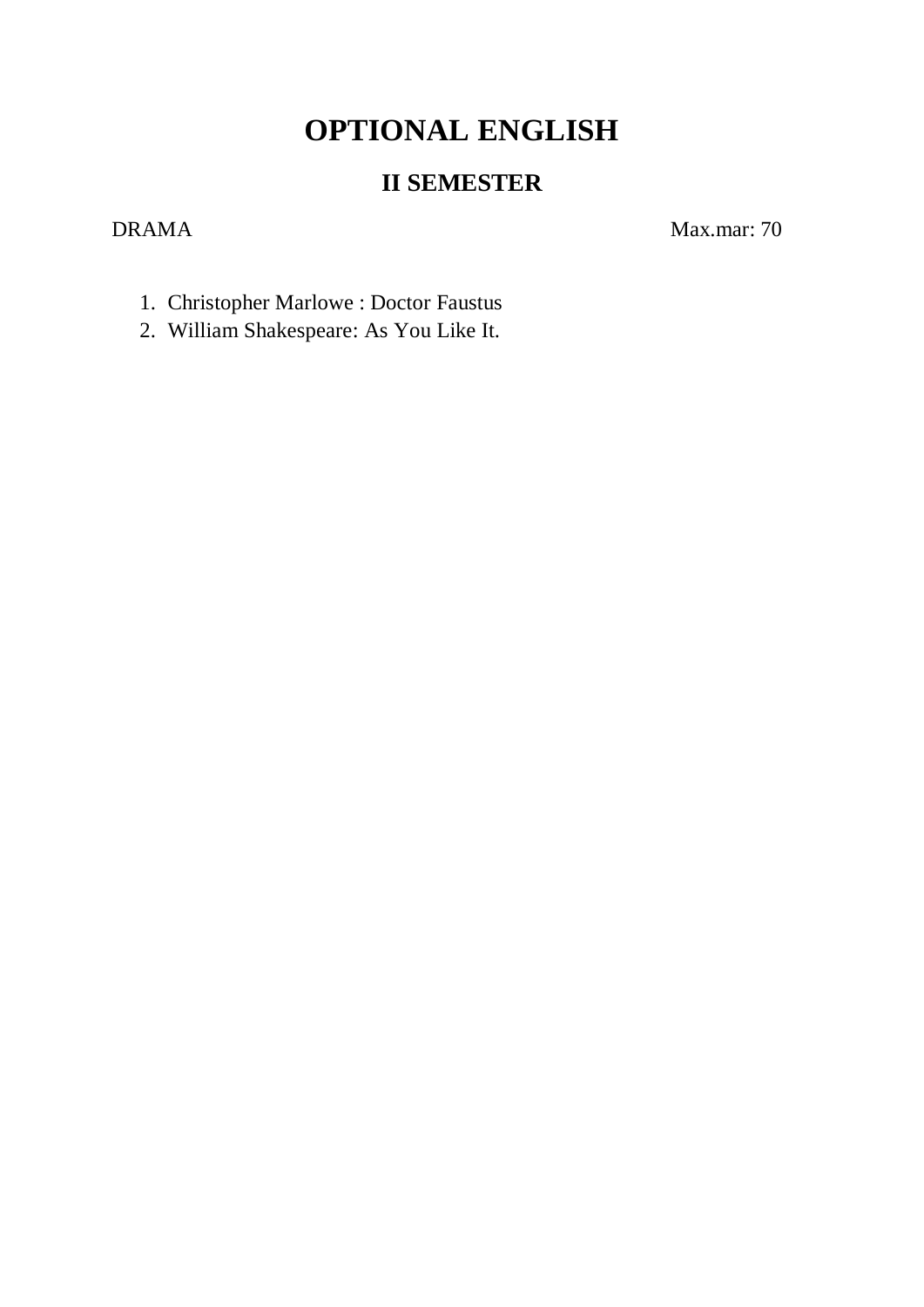#### **III SEMESTER**

Paper 3: Fiction and Poetry

 $\text{Max Marks: } 70$  I.A.: 30

- 1. Poetry
	- a. William Blake: 'Tyger' and 'Lamb'
	- b. William Wordsworth: Resolution and Independence
	- c. Coleridge: Frost At Midnight
	- d. Shelley: Ode to the West Wind
	- e. Keats: Ode on a Grecian Urn
	- f. Tennyson: Ulysses
	- g. Browning: The Last Ride Together

#### 2. Fiction

- a. Thomas Hardy: The Mayor of Casterbridge
- b. Jane Austen: Pride and Prejudice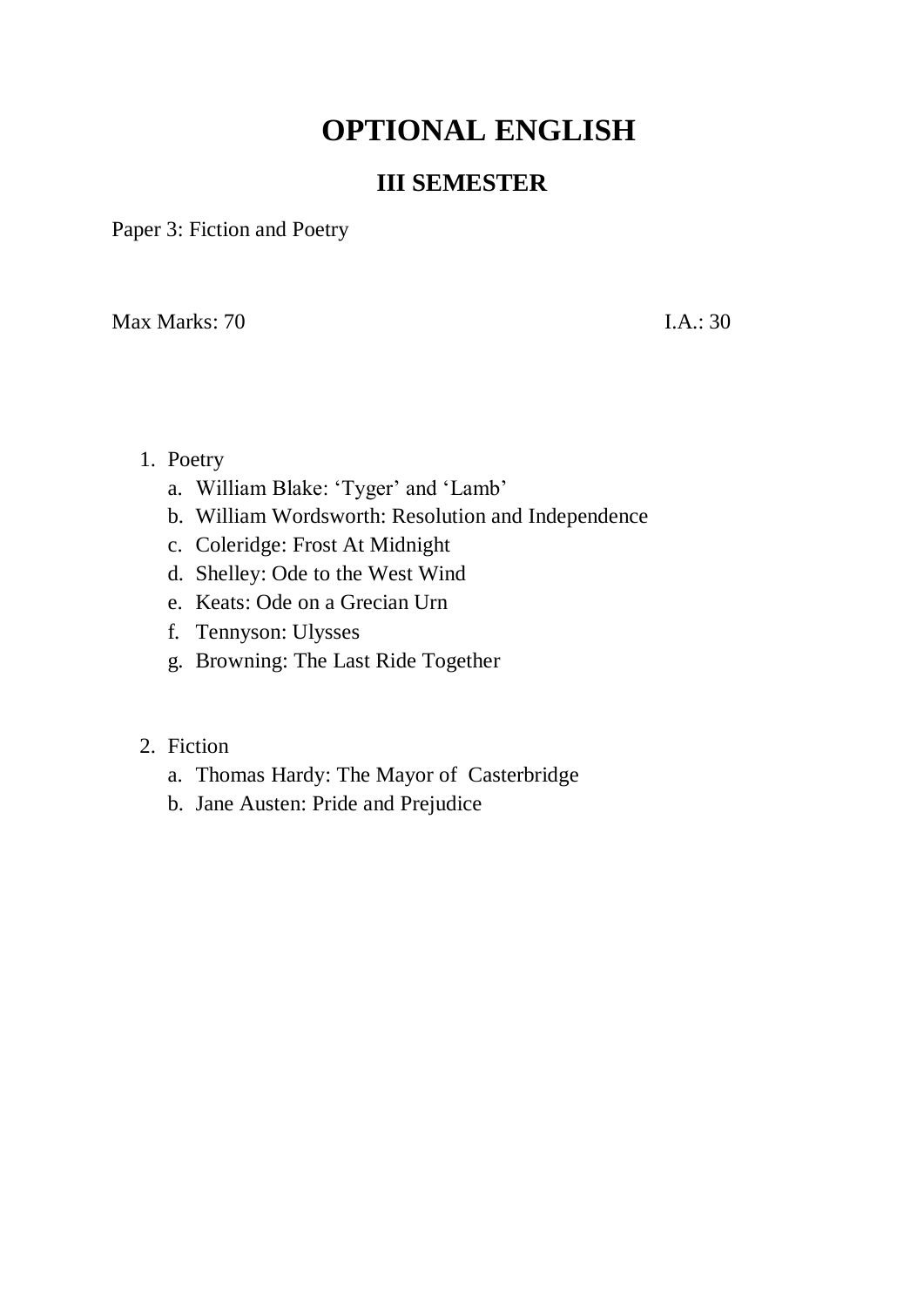#### **IV SEMESTER**

Paper 4: Modern Kannada Fiction in English Translation

Max Marks: 70 I.A.: 30

- a. U.R. Anantha Murthy : Samskara
- b. Purnachandra Tejaswi : Karvalo
- c. Devanura Mahadeva: Sigh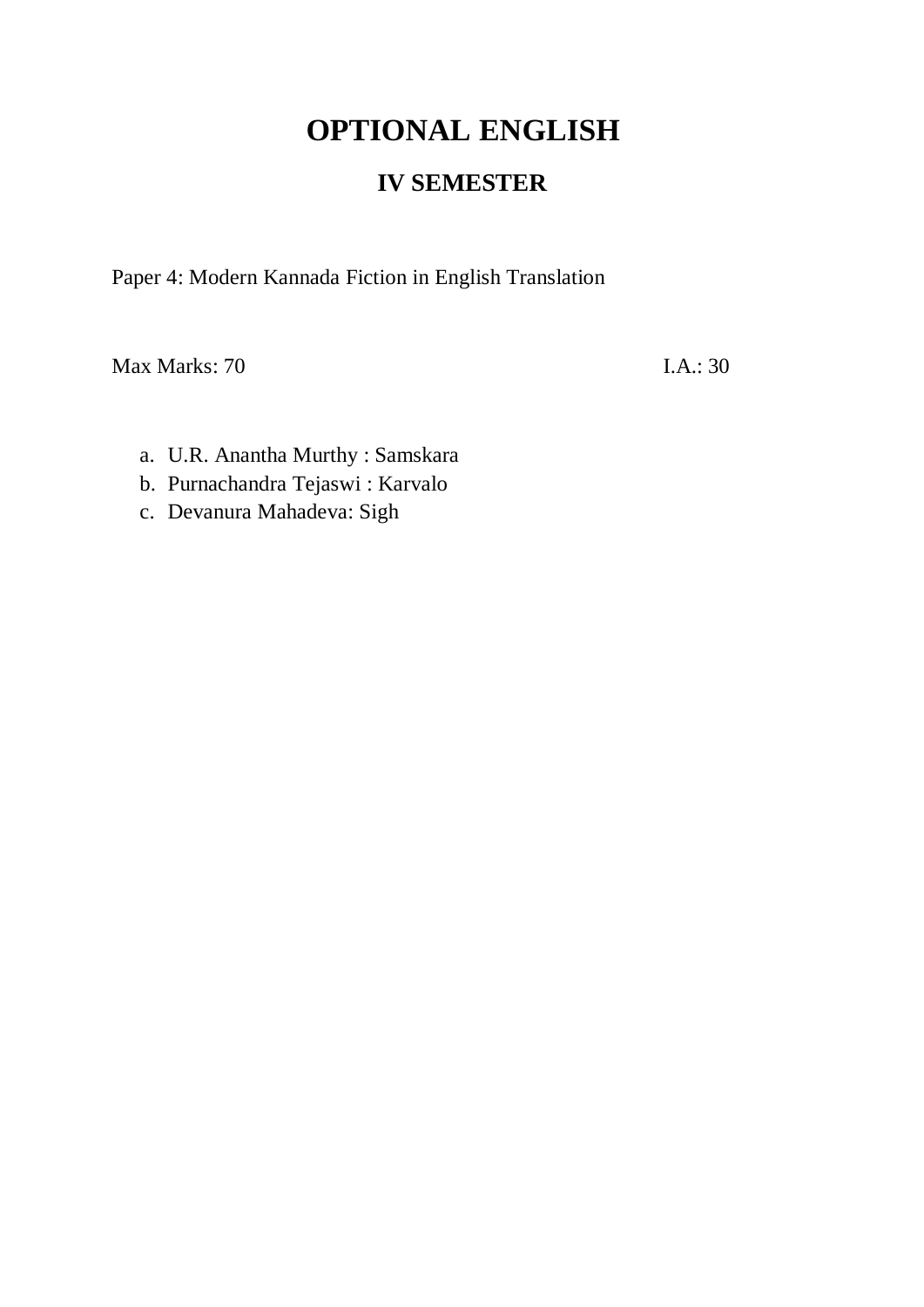#### **V SEMESTER**

Paper 5: Literary Forms, 'Study of Literature' and Criticism

 $\text{Max Marks: } 70$  I.A.: 30

- 1. An Introduction to the Study of Literature- W.H.Hudson
	- a. Chapter 3: The Study of Poetry
	- b. Chapter 5: The Study of Drama
	- c. Chapter 6: The Study of Criticism and The Valuation of Literature
- 2. Acquaintance with Selected Literary Terms:
	- a. Objective Correlative
	- b. Negative Capability
	- c. Dissociation of Sensibility
	- d. Stream of Consciousness
	- e. Popular Culture
- 3. Practical Criticism
	- a. Unseen Poetry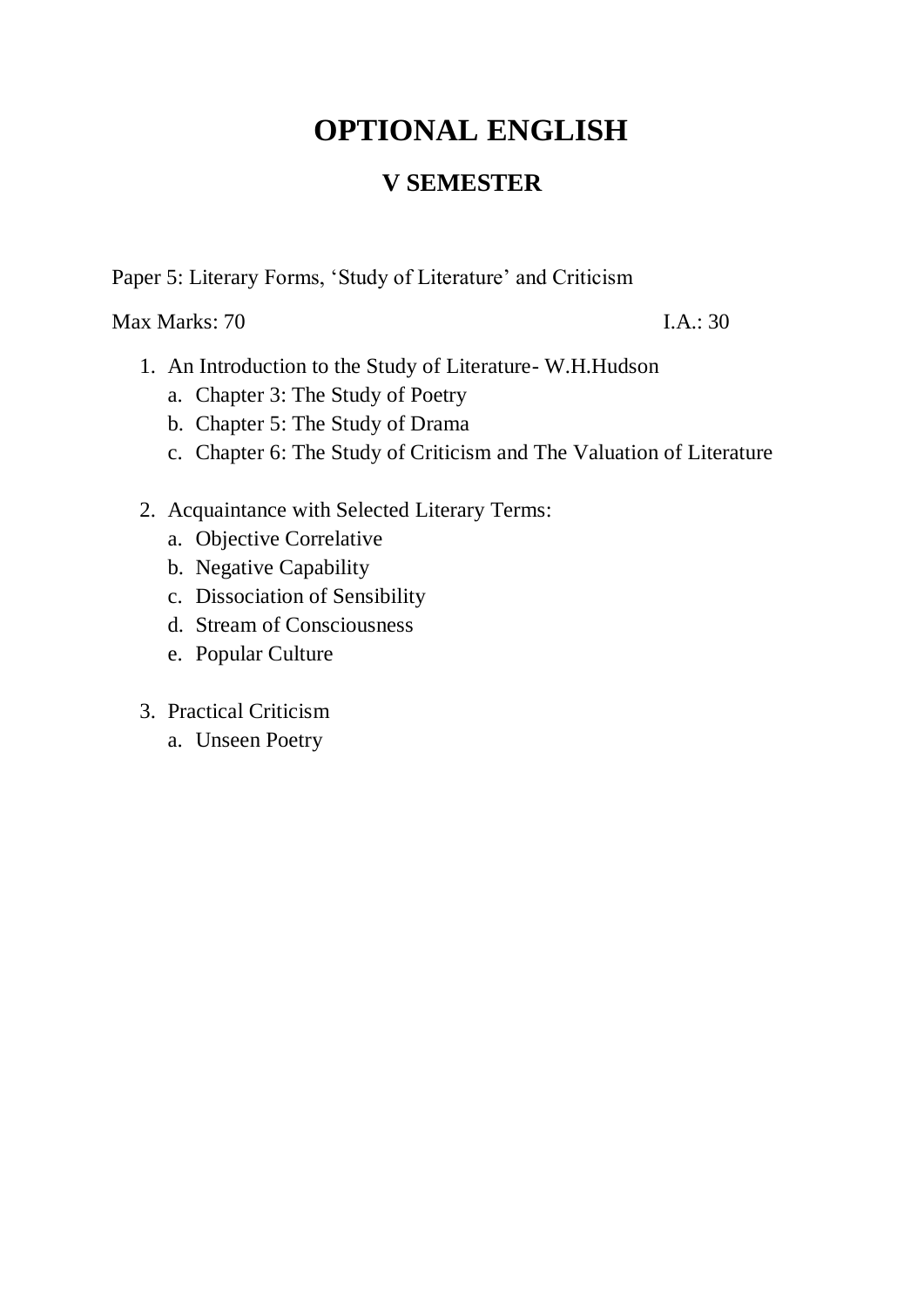#### **V SEMESTER**

Paper 6: Fiction and Poetry

 $\text{Max Marks: } 70$  I.A.: 30

- 1. Poetry
	- a. A.D.Hope: The Death of a Bird
	- b. Gabriel Okara: Once Upon a Time
	- c. Derek Walcott: A Far Cry from Africa
	- d. David Diop: Africa
	- e. Jayant Mahapatra: Freedom
	- f. Jean Arasanayagam: In the Month of July
	- g. Kishwar Naheed: I am not that Woman
	- h. Judith Wright: Nigger's Leap
	- i. Wole Soyinka: Telephone Conversation

#### 2. Fiction

- a. Chinua Achebe: Things Fall Apart
- b. Margaret Atwood: The Edible Woman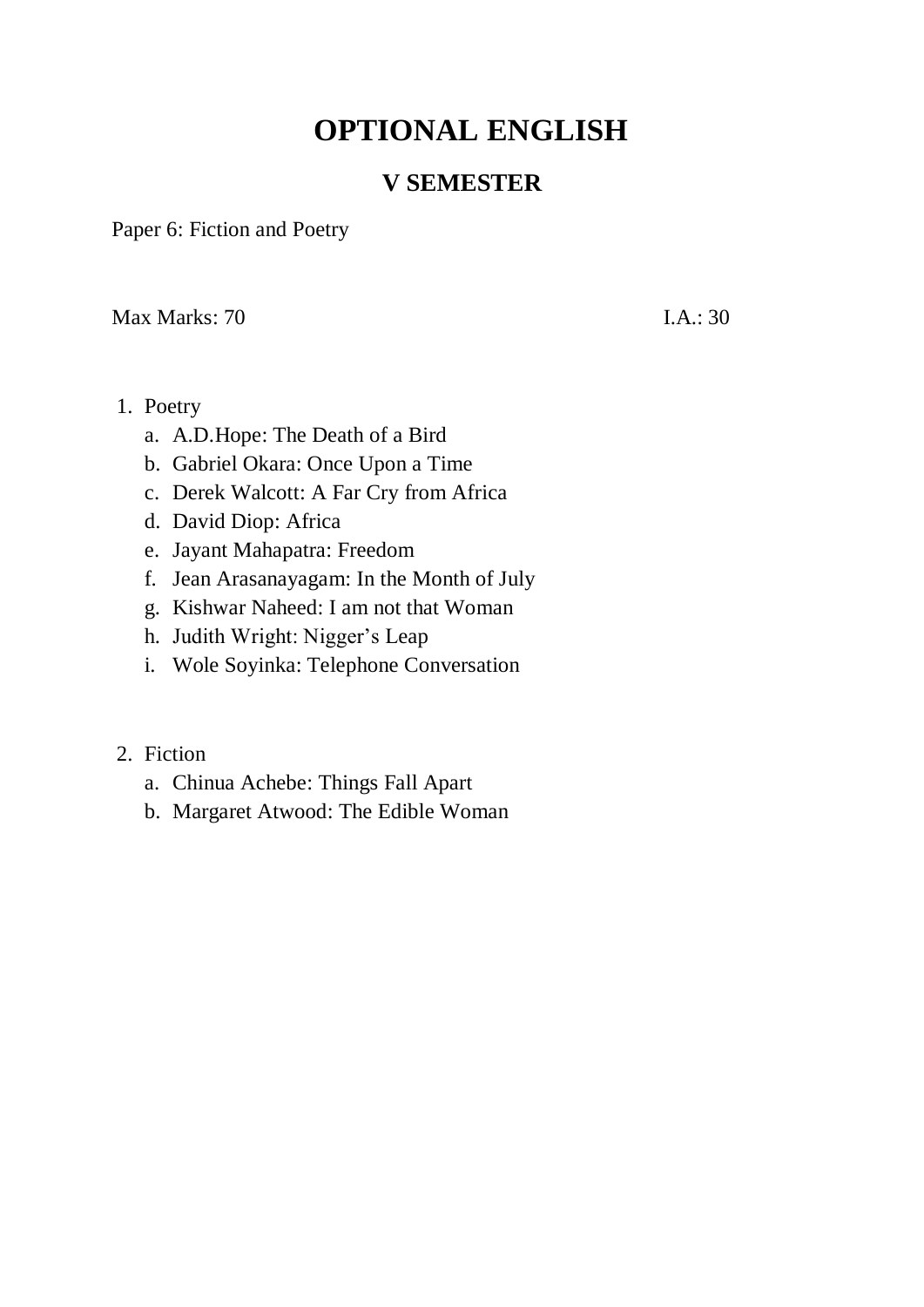#### **V SEMESTER**

Paper 7: Modern Drama

 $\text{Max Marks: } 70$  I.A.: 30

- a. Girish Karnad: Hayavadana
- b. Mahesh Dattani: Final Solutions
- c. Arthur Miller: Death of a Salesman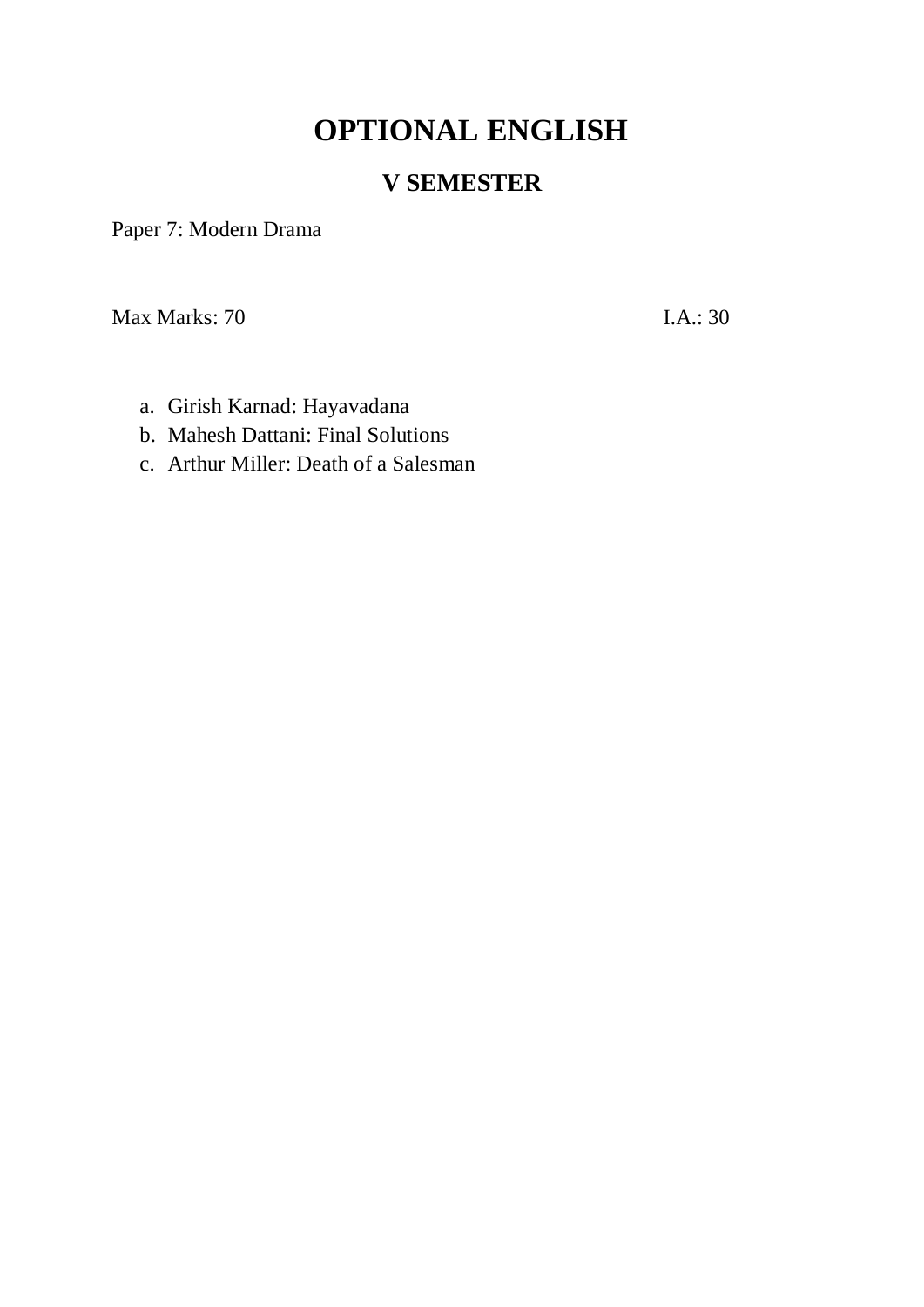#### **VI SEMESTER**

Paper 8: Theories and Criticism

 $\text{Max Marks: } 70$  I.A.: 30

- 1. Introduction to Critical Theories: Colonialism, Postcolonialism, Marxism, Feminism, Reader Response Theory
- 2. E M Forster : Aspects of the Novel ( Story)
- 3. Samuel Johnson: Preface to Shakespeare
- 4. Virginia Woolf: A Room of One's Own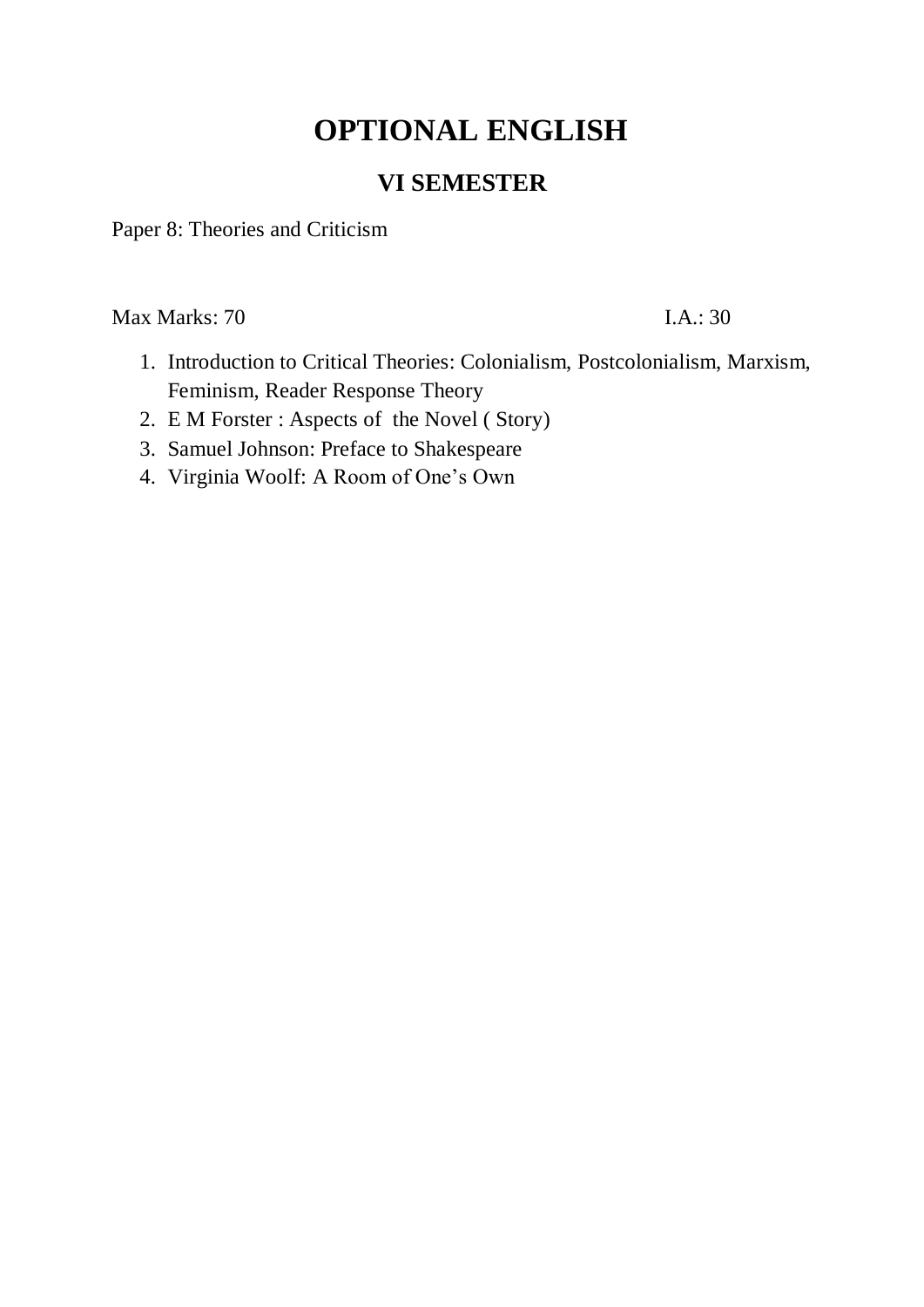#### **VI SEMESTER**

Paper 9: Indian Writing in English

 $\text{Max Marks: } 70$  I.A.: 30

I. Poetry:

- 1. Nissim Ezekiel: Enterprise
- 2. Jayanta Mahapatra: A Missing Person
- 3. A.K. Ramanujan: Obituary
- 4. Kamala Das: An Introduction
- 5. K.N. Daruwalla: The Epileptic
- 6. Arun Kolatkar: The Bus
- 7. Gieve Patel: On Killing A Tree
- II. Fiction
	- 1. Arun Joshi: The Apprentice
	- 2. Shashi Deshpande: That long Silence